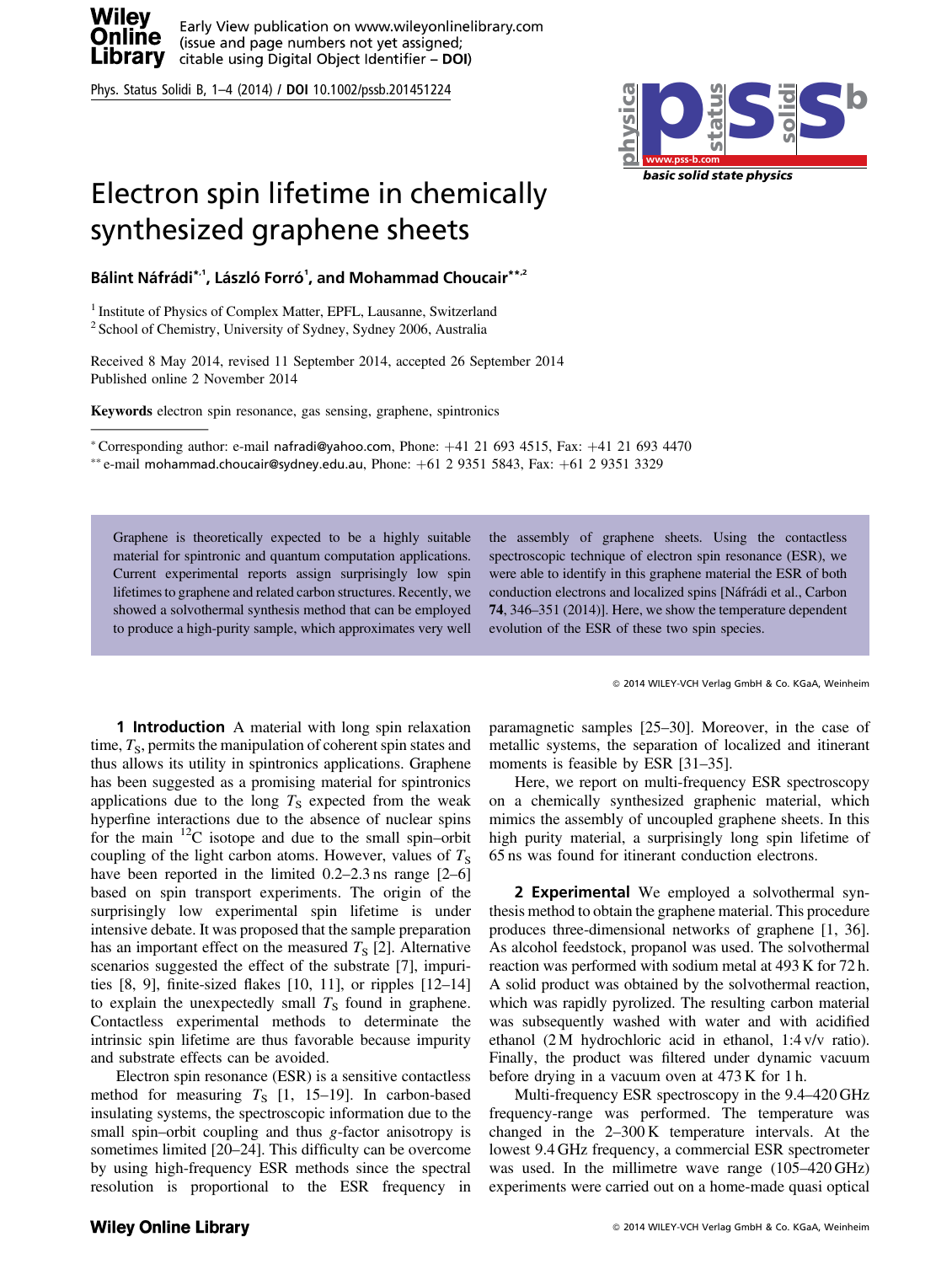

spectrometer [37, 38]. In order to enhance sensitivity, conventional first-derivative-absorption spectra were detected through applying sinusoidal modulation of the externally applied magnetic field and lock-in detection. In order to avoid distortion of the detected spectral lines the incident microwave powers as well as the magnetic field modulation amplitude were reduced. The spectroscopic parameters, i.e., the ESR linewidth  $(\Delta H)$ , g-factor, and spin susceptibility (x), were obtained by least square fitting of the derivative absorption spectra. The absolute value of  $x$  was determined by a calibrated  $CuSO_4 \cdot 5H_2O$  reference sample following calculations detailed in Ref. [39].

**3 Results and discussion** Washing the graphene material by stirring, and mild sonication treatments, are known to disrupt the weakly fused graphene structure to obtain free sheets [40]. Indeed, transmission electron microscopy (TEM) in Fig. 1 shows that the secondary structure of the material is dominated by extended networks of fused graphene sheets. These large fragmented sections spanning micrometer length scales [1]. From direct observation of Moiré patterns



Figure 1 TEM of an X-shaped graphene region with the yellow box highlighting an area shown in (b) emphasizing a layered structure. The graphene material forms narrow junctions between 20 and 80 nm in width, which meet at an island ca.  $250 \text{ nm} \times 250$ nm in size. The graphene canopy is evident both on top and beneath the extended network, verging on decomposition due to the intensity of the beam. (c) The differences in opacity of the layered material was plotted by taking the line profile shown in (b) across the fringes formed in the image of the graphene material over the substrate, which indicated the approximate number of sheets to be greater than 5. The abscissa in (c) is the length of the contrast profile taken across the region in the image from the substrate over a region of the sample with no consideration for depth. Scale bars represent in (a) 100 nm and (b) 50 nm.

under the TEM, we realize that our sample consists of layers of graphene with a small degree of angular offset (i.e., twisting) with no inter-planar correlation. Selected region electron diffraction pattern showed, however, that the graphene material consists of large in-plane hexagonal domains. Moreover, primary graphitic feature, i.e., the ABAB stacking was absent.

Low-frequency ESR at 9.4 GHz revealed a single highly symmetric Lorentzian signal of the graphenic material at room temperature. The line is at  $g = 2.0044$  position with  $\Delta H = 0.046$  mT linewidth (Fig. 2). The spin susceptibility  $\Delta H = 0.046$  mT linewidth (Fig. 2). The spin susceptibility<br>is  $\chi = 7 \times 10^{-8}$  emu g<sup>-1</sup>. Assuming that magnetization originates only from spin-1/2 paramagnetic moments this value translates to  $\chi = 3.7 \times 10^{19}$  spin g<sup>-1</sup> [1]. The corresponding average spin–spin distance is  $r_{\text{e-e}} = 1.3 \text{ nm}$ assuming non-correlated defect sites and uniform threedimensional distribution for defects. Remarkably, the dipole–dipole interaction between nearest neighbor spins with this  $r_{\text{e-e}}$  would induce an ESR linewidth of  $\Delta H_{\text{dip-dip}} =$ 0.87 mT [1, 41]. This corresponding linewidth is about 20 times broader than the experimentally observed one. Assuming two-dimensional spin distribution the dipole– dipole linewidth would be even greater. Moreover, the dipole–dipole interaction is only a lower bound for the ESR linewidth. In insulating carbon nanostructures unresolved hyperfine interactions and other anisotropies, like g-factor anisotropy, in principle, further broadens the line [42, 43]. Thus, a narrowing mechanism is required to be active in the system to describe the observed externally narrow ESR linewidth. There are two possible processes: motional narrowing of itinerant electrons or exchange narrowing between localized spins. In insulting system exchange-**2015 SS**<br>
2014 SS E Collection of the material control interior is computed and one of the material control interior is the material control interior is the material control interior is the material control interior is t



Figure 2 ESR spectra (9.4 GHz) measured at various temperatures between 4 and 300 K (points). Red lines through the points are the result of a fit to a derivative Lorentzian function. The quality of the fit is good shown by the residue line (blue).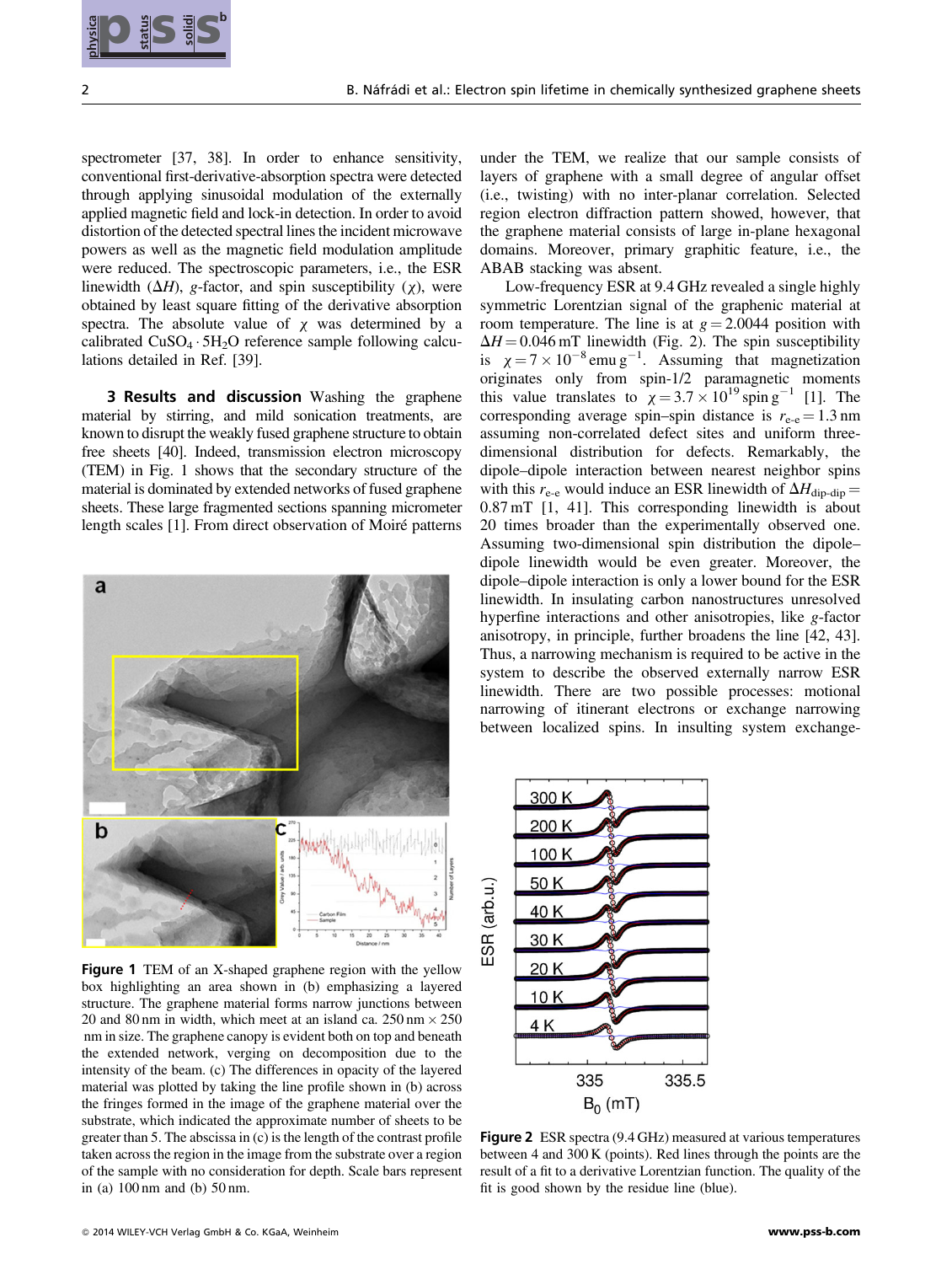narrowing between paramagnetic defects could be expected. However, due to the large  $r_{e-e}$ , this interaction can be excluded in our case. Thus, we left with the conclusion that itinerant conduction electrons are playing a crucial role in the observed narrowing of the ESR linewidth.

In order to further support the presence of conduction electrons, we compare ESR spectra taken at various temperatures at 9.4 GHz (Fig. 2) and 315 GHz (Fig. 3). At 9.4 GHz, a single Lorentzian line persists at all temperatures. The width slightly decreases upon cooling and reaches a minimum of  $\Delta H = 0.41$  mT at around  $T = 100$  K. By further cooling the sample,  $\Delta H$  starts to increase and  $\Delta H = 0.49$  mT is reached at  $T = 5$  K. In this low-temperature range, however, the deviations from the Lorentzian shape are growing.

In contrast to 9.4 GHz ESR, experiments at 315 GHz clearly show the presence of itinerant and localized spins (Fig. 3). At high temperatures, a single Lorenztian line is observed similar to the 9.4 GHz case. Only the line distortion is somewhat higher. At low temperatures, however, a spectrum characteristic to powdered material gradually develops with extremely small g-factor anisotropy. Below 50 K, the spectra change drastically. A powder distribution spectrum is clearly observable furthermore, a new line with conduction electron spin resonance (CESR) properties appears in the 315 GHz spectra (Fig. 3).

At low temperatures, a paramagnetic powder-distribution spectrum is perfectly described with  $g_{xx} = 2.00441$ ,  $g_{yy} = 2.00452$ ,  $g_{zz} = 2.00431$  g-factor parameters. The isotropic CESR line with  $g_{CESR} = 2.00434$  is also observable simultaneously.



Figure 3 ESR spectra (315 GHz) at various temperatures between 2 and 300 K (points). The blue lines tracing fits to a Lorentzian profile. Below 40 K fits to the narrow CESR line shown in green and paramagnetic powder spectra shown in red. Intensity is scaled to the CESR intensity at low temperatures. Above 50 K, the peak-to-peak amplitude of the paramagnetic signal is normalized.

The gradual broadening of the paramagnetic line above 50 K and a smooth development of the powder-distribution spectra is the consequence of the gradual decoupling of itinerant and localized spins. The resolved extremely small g-factor anisotropy,  $\Delta g = 0.00021$ , produces about 0.035 mT linewidth at 9.4 GHz in accordance with the observed low temperature broadening at 9.4 GHz [1]. The spin susceptibility of the CESR line at 315 GHz is about 8% relative to the paramagnetic signal, which is in good agreement with the 9.4 GHz susceptibility anomaly [1]. The line we assigned to CESR based on the 315 GHz experiments exhibits temperature independent linewidth, g-factor, and susceptibility. These are the well-known benchmarks of a metallic signal. Note that the apparent increase of the CESR amplitude (green line in Fig. 3) relative to the paramagnetic powder line (red line in Fig. 3) at low temperatures is a result of spectral broadening of the paramagnetic line. The susceptibility associated to the CESR is temperature independent. Remarkably,  $\Delta H_{\text{CESR}}$  observed below 50 K yields 65 ns spin lifetimes while assuming that the linewidth is homogeneous, i.e., spin–spin and spin– lattice relaxation times are equal  $(T_1 = T_2)$  [1, 44]. To further clarify this statement, however, additional pulsed ESR experiments are required.

4 Conclusions Our results have provided new insights into the interactions between localized and itinerant electros in chemically derived graphene. We found a single averaged ESR line at high temperatures and low frequencies originating from a motionally averaged ESR of localized and itinerant electrons. The independent ESR of two spin centers can be resolved at high frequencies and low temperatures to reveal independently the paramagnetic and CESR contributions. The results highlight the important role of itinerant conduction electrons in the spin dynamics of graphene systems. From our results, the spin lifetime based on the low-temperature ESR linewidth of the CESR  $(\Delta H_{\text{CESR}} = 0.14 \text{ mT})$  was found to be 65 ns [1, 42, 45]. This is in the range suitable for spintronics applications.

Acknowledgements M. C. acknowledges financial support from The University of Sydney and technical assistance from the Australian Centre for Microscopy and Microanalysis. Work at Lausanne was supported by the Swiss National Science Foundation.

## References

- [1] B. Náfrádi, M. Choucair, and L. Forró, Carbon 74, 346–351 (2014).
- [2] B. Dlubak, M.-B. Martin, C. Deranlot, B. Servet, S. Xavier, R. Mattana, M. Sprinkle, C. Berger, W. A. De Heer, F. Petroff, A. Anane, P. Seneor, and A. Fert, Nature Phys. 8, 557–556 (2012).
- [3] N. Tombros, C. Jozsa, M. Popinciuc, H. T. Jonkman, and B. J. van Wees, Nature 448, 571–574 (2007).
- [4] R. G. Mani, J. Hankinson, C. Berger, and W. A. de Heer, Nature Commun. 3, 996 (2012).
- [5] S. Krompiewski, Nanotechnology 23, 135203 (2012).